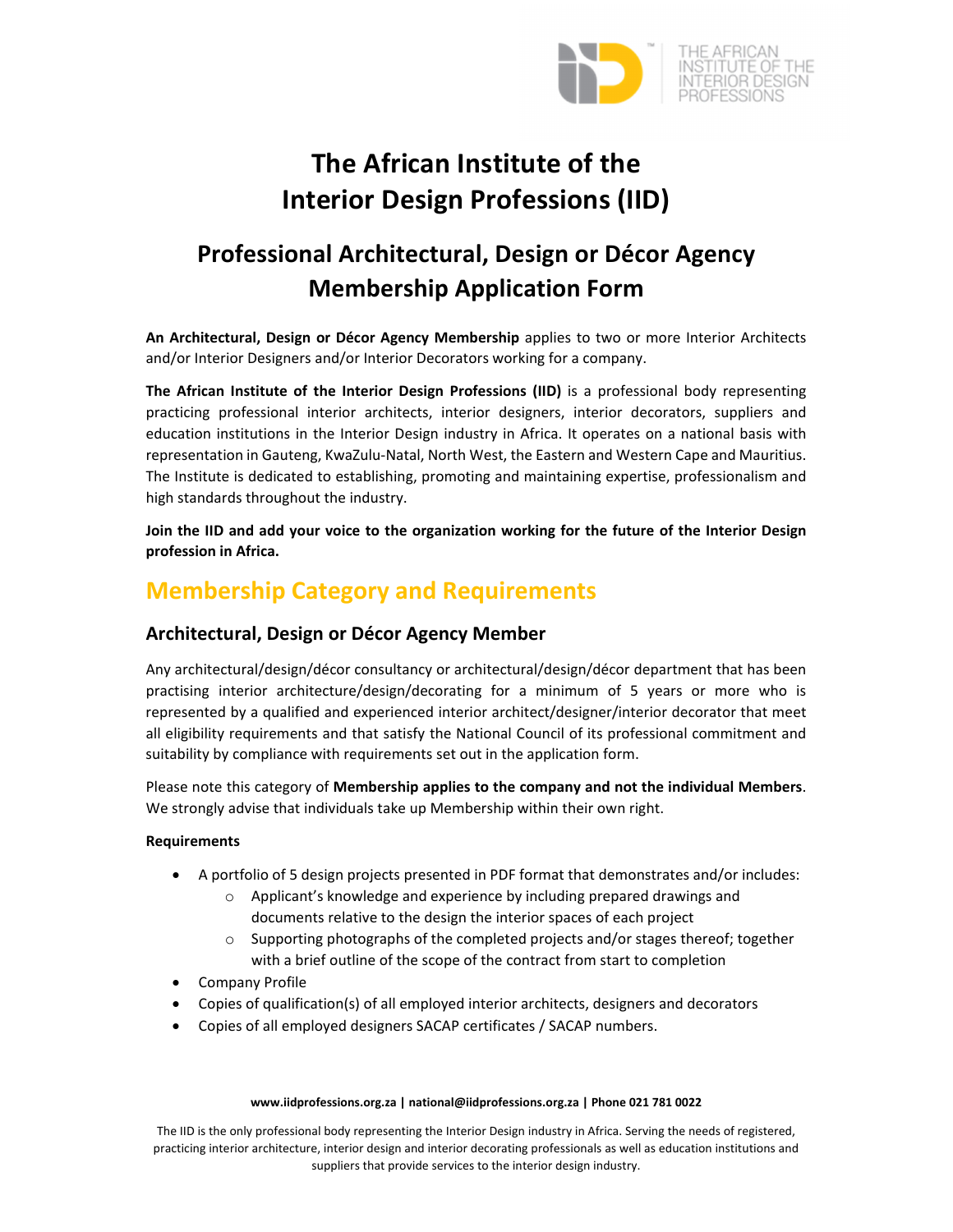

# **Membership Fees**

| <b>Membership Fee</b>                                         | <b>Annual</b><br><b>Subscription</b><br>Fee | <b>Annual</b><br><b>Administration</b><br>Fee | <b>Webpage</b><br><b>Gallery</b> | <b>Total 1st Year</b>    |
|---------------------------------------------------------------|---------------------------------------------|-----------------------------------------------|----------------------------------|--------------------------|
| Architectural/Design/Décor<br>Agency<br><b>All Categories</b> | On<br><b>Application</b>                    | On<br><b>Application</b>                      | On<br><b>Application</b>         | On<br><b>Application</b> |

All figures are VAT inclusive - The Webpage Gallery Fee is a once off - Changes will be subject to quotation *Applicants need to be VAT registered and/or have a Business Registration Number.*

**The IID will send you a Membership reference number once your application is approved. Please use it when making payment or in any email correspondence. Any payments received without the reference will not be credited to your account.** 

**Members are encouraged to pay their Annual Subscription by a Monthly Debit Order facility. The necessary forms are by request – national@iidprofessions.org.za** 

# **Design or Décor Membership Application Form**

| <b>Section A</b>                                                                  | <b>Membership Categories</b>                     |                                         |                                        |
|-----------------------------------------------------------------------------------|--------------------------------------------------|-----------------------------------------|----------------------------------------|
| Please indicate which<br><b>Category of Membership you</b><br>are applying for    | <b>Interior</b><br>Architecture<br><b>Agency</b> | <b>Interior Design</b><br><b>Agency</b> | <b>Interior Décor</b><br><b>Agency</b> |
| <b>Section B</b>                                                                  | <b>Agency Information</b>                        |                                         |                                        |
| Name and Surname of<br><b>Principal Interior Architect</b><br>/Designer/Decorator |                                                  |                                         |                                        |
| <b>Title</b>                                                                      |                                                  |                                         |                                        |
| Gender                                                                            |                                                  |                                         |                                        |
| Age                                                                               |                                                  |                                         |                                        |

**www.iidprofessions.org.za | national@iidprofessions.org.za | Phone 021 781 0022**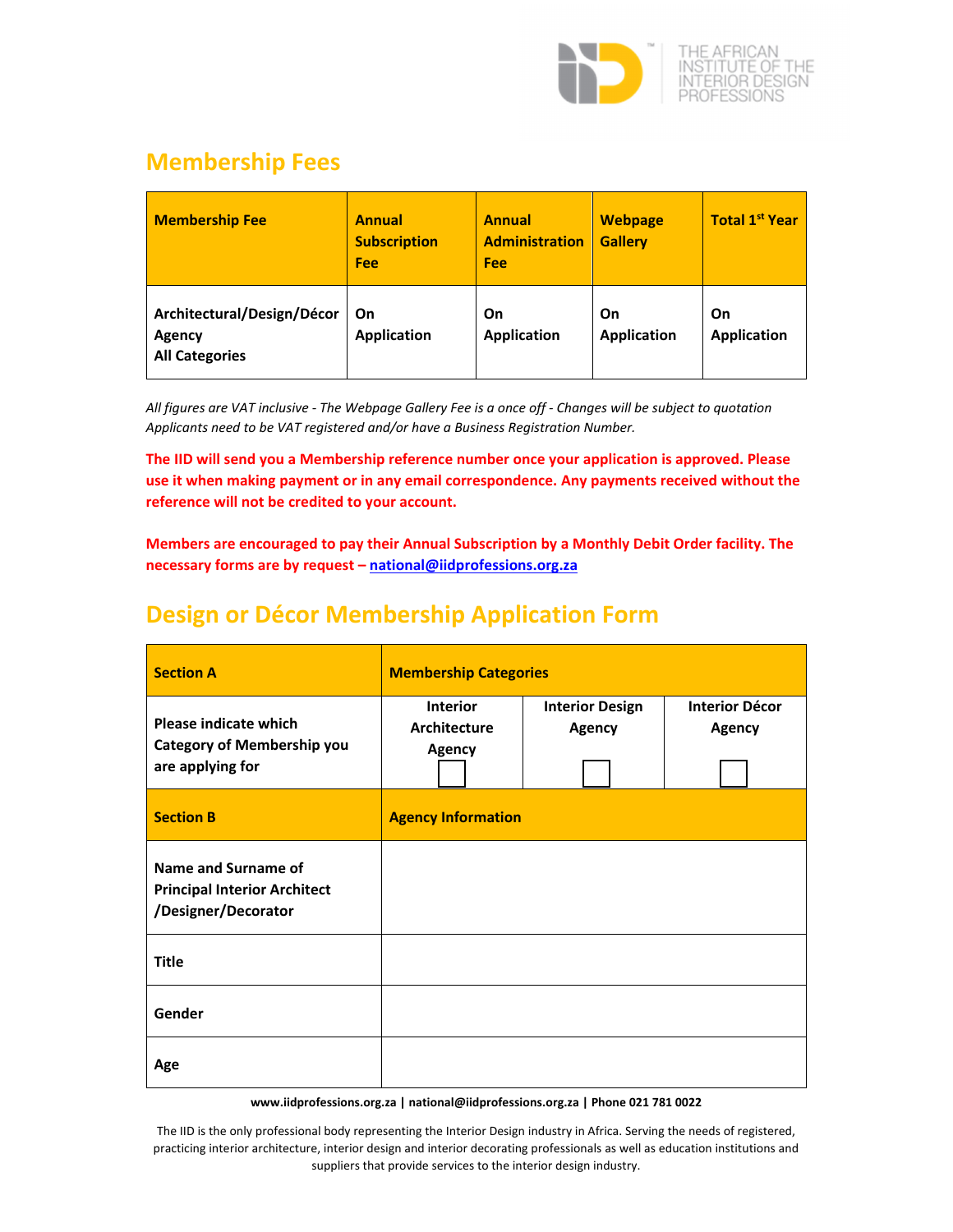

| Race                            |  |
|---------------------------------|--|
| <b>ID or Passport Number</b>    |  |
| <b>SACAP Membership Number</b>  |  |
| <b>Company Name</b>             |  |
| <b>Company Registration</b>     |  |
| <b>VAT Registration</b>         |  |
| <b>Physical Address</b>         |  |
|                                 |  |
| <b>Postal Address</b>           |  |
|                                 |  |
| <b>Postal Code</b>              |  |
| <b>Phone Number</b>             |  |
| <b>Mobile Number</b>            |  |
| <b>Email Address</b>            |  |
| <b>Website Address</b>          |  |
| <b>Year Established</b>         |  |
| How did you hear about the IID? |  |
| <b>IID Ambassador</b>           |  |

#### **www.iidprofessions.org.za | national@iidprofessions.org.za | Phone 021 781 0022**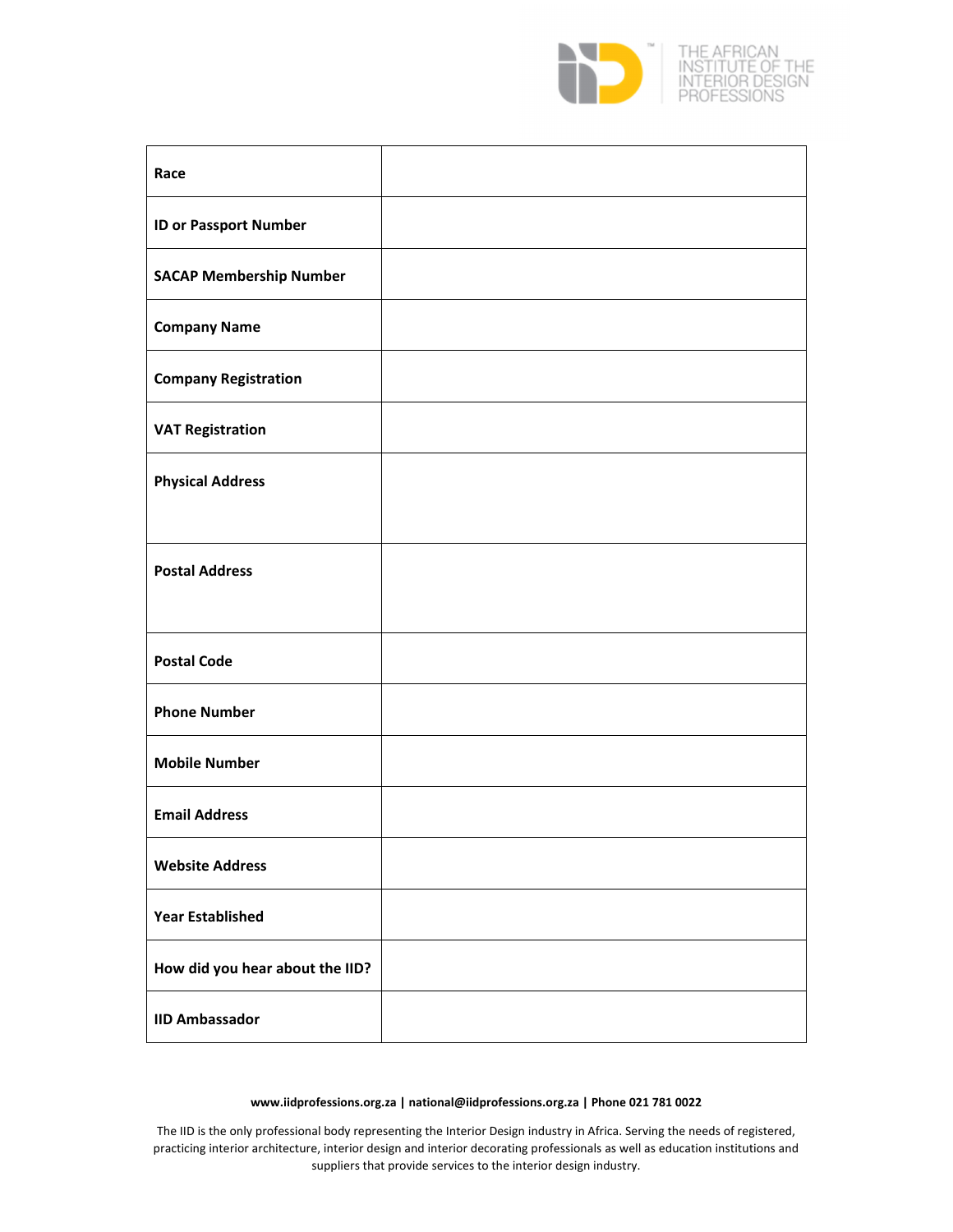

|                                                                | <b>Office</b> | Showroom |      | <b>Private</b>   | Other |
|----------------------------------------------------------------|---------------|----------|------|------------------|-------|
| Please indicate type of premises                               |               |          | Shop | <b>Residence</b> |       |
|                                                                |               |          |      |                  |       |
| If Other please specify                                        |               |          |      |                  |       |
| <b>Description of Company and</b><br><b>Services</b>           |               |          |      |                  |       |
|                                                                |               |          |      |                  |       |
|                                                                |               |          |      |                  |       |
|                                                                |               |          |      |                  |       |
|                                                                |               |          |      |                  |       |
|                                                                |               |          |      |                  |       |
|                                                                |               |          |      |                  |       |
|                                                                |               |          |      |                  |       |
|                                                                |               |          |      |                  |       |
|                                                                |               |          |      |                  |       |
|                                                                |               |          |      |                  |       |
| Within the last 5 years have you                               |               |          |      |                  |       |
| (or any shareholders or office<br>bearers in your company)     |               |          |      |                  |       |
| committed any act of<br>insolvency, or been associated         |               |          |      |                  |       |
| with any company in respect to                                 |               |          |      |                  |       |
| which a liquidator, receiver or<br>manager has been appointed. |               |          |      |                  |       |
| Please provide full particulars if<br>yes:                     |               |          |      |                  |       |
| Are you a Member of any other                                  |               |          |      |                  |       |
| professional body? If Yes please<br>specify                    |               |          |      |                  |       |

#### **www.iidprofessions.org.za | national@iidprofessions.org.za | Phone 021 781 0022**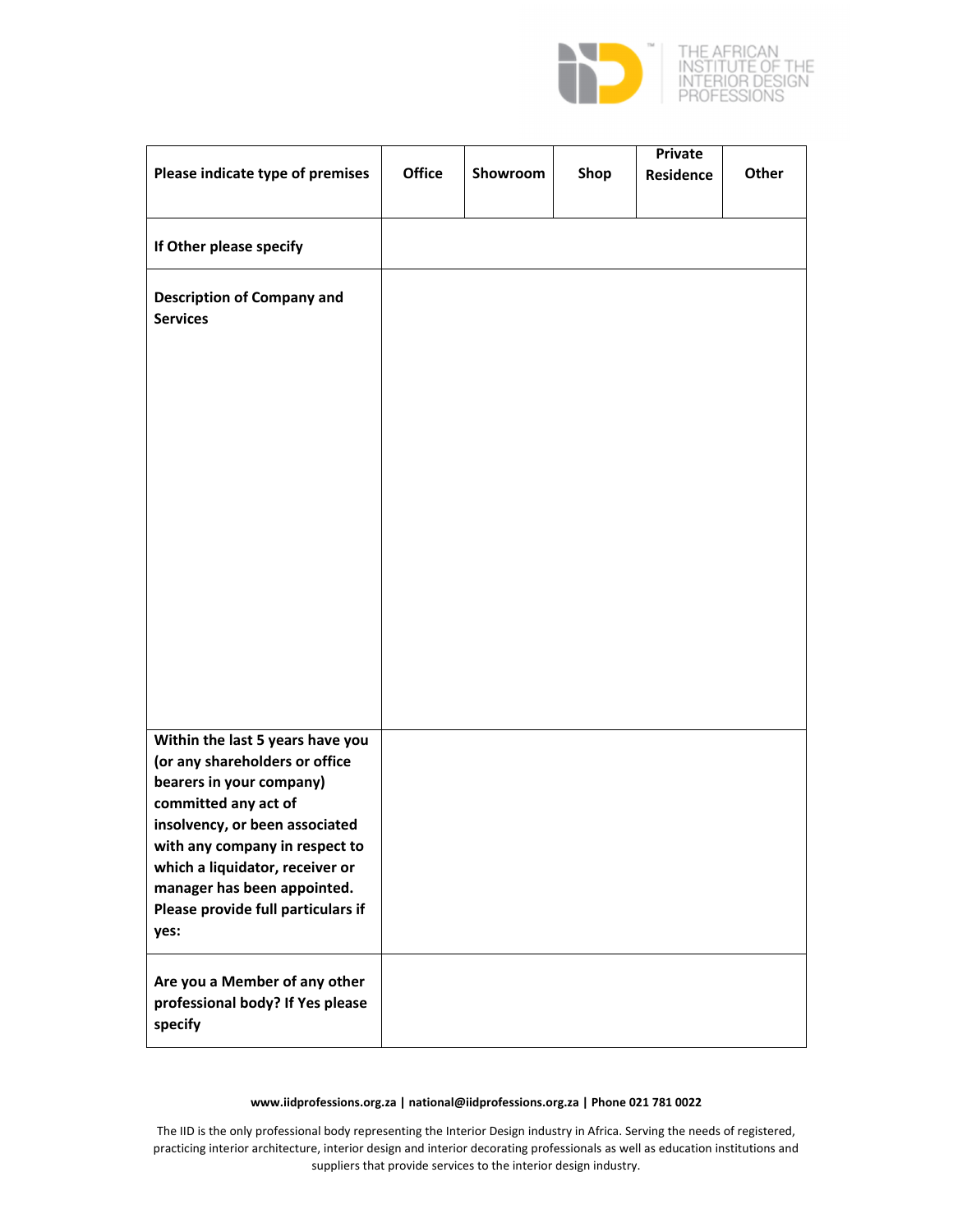

| <b>Section C</b>                                                                   | <b>Trade References</b>                                                                                                                                                                                                                                                                             |       |
|------------------------------------------------------------------------------------|-----------------------------------------------------------------------------------------------------------------------------------------------------------------------------------------------------------------------------------------------------------------------------------------------------|-------|
| Company                                                                            | <b>Contact Person</b>                                                                                                                                                                                                                                                                               | Phone |
| 1.                                                                                 |                                                                                                                                                                                                                                                                                                     |       |
| 2.                                                                                 |                                                                                                                                                                                                                                                                                                     |       |
| 3.                                                                                 |                                                                                                                                                                                                                                                                                                     |       |
| <b>Section C</b>                                                                   | <b>Principal Interior Architect/Designer or Decorator's</b><br><b>Qualifications</b><br>Please attach a list of the Interior Architects, Interior<br>Designers and Interior Decorators to be registered including<br>their full names, race, email addresses and copies of their<br>qualifications. |       |
| <b>Phone Number if different to</b><br><b>Company Number</b>                       |                                                                                                                                                                                                                                                                                                     |       |
| <b>Email Address if different to</b><br><b>Company Email</b>                       |                                                                                                                                                                                                                                                                                                     |       |
| <b>University or College</b>                                                       |                                                                                                                                                                                                                                                                                                     |       |
| <b>Title of Course</b>                                                             |                                                                                                                                                                                                                                                                                                     |       |
| <b>Duration of Course</b>                                                          |                                                                                                                                                                                                                                                                                                     |       |
| <b>Year Qualified</b>                                                              |                                                                                                                                                                                                                                                                                                     |       |
| <b>Qualification Gained</b><br>Please attach a copy of your<br>final qualification |                                                                                                                                                                                                                                                                                                     |       |

#### **www.iidprofessions.org.za | national@iidprofessions.org.za | Phone 021 781 0022**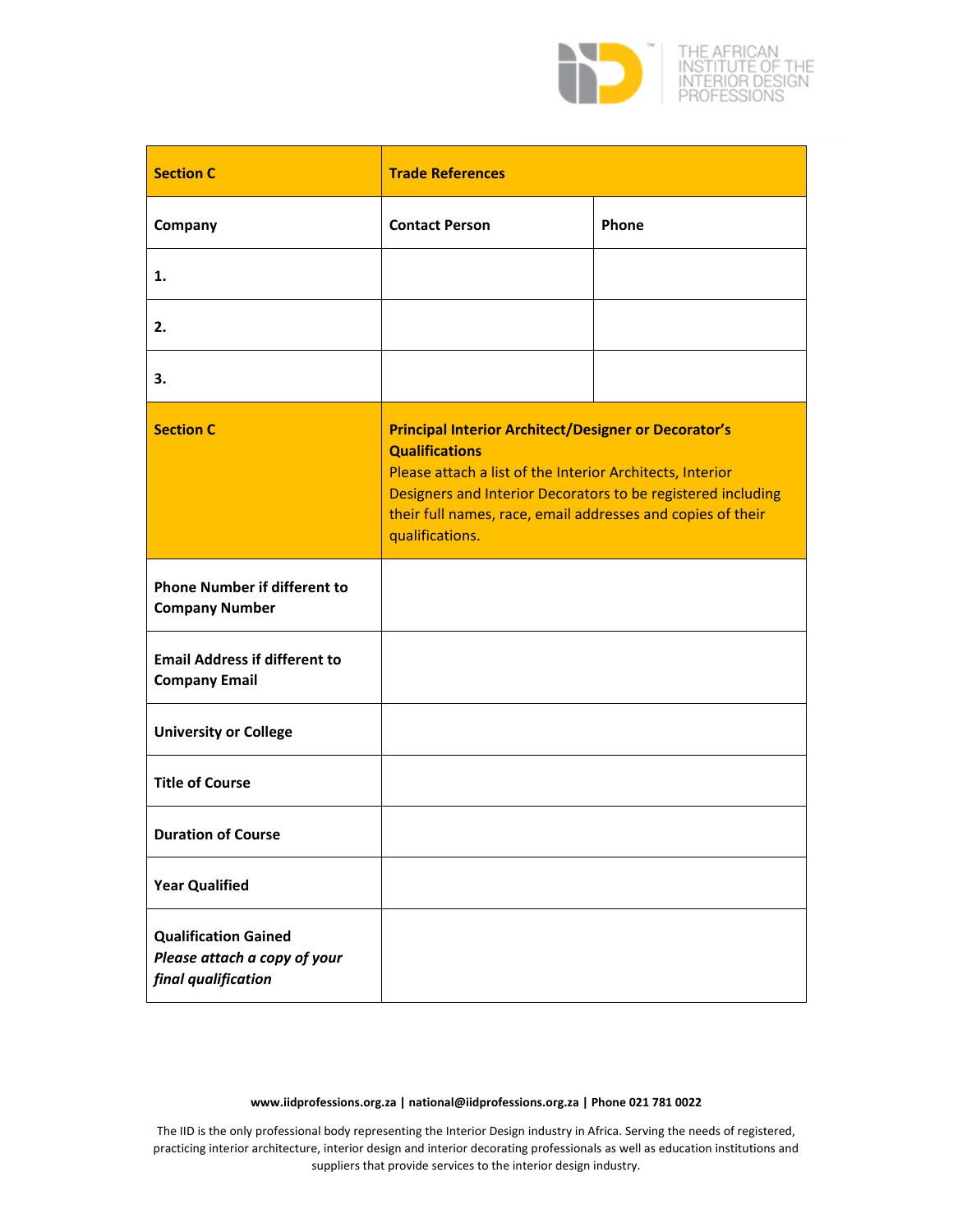

| <b>Section D</b>                                                                                                                                                                                                                      | Application Checklist - Please use the checklist below to<br>ensure you have included all the relevant details and<br>documents. |                        |
|---------------------------------------------------------------------------------------------------------------------------------------------------------------------------------------------------------------------------------------|----------------------------------------------------------------------------------------------------------------------------------|------------------------|
| <b>Copies of your Diploma/Degree</b><br>or Certificate and CV                                                                                                                                                                         | Copy of your SACAP<br><b>Certificate and your SACAP</b><br><b>Number</b>                                                         | A PDF format portfolio |
| A list of the Interior<br>Architects/Designers/Decorators to be<br>registered including their names, email<br>addresses and copies of their<br>qualifications as well as copies of their<br><b>SACAP certificates / SACAP numbers</b> | Your company logo                                                                                                                |                        |

**Please note, Membership is automatically renewed every year unless written resignation isreceived by the IID National Office from the Member no later than three months prior to your IID Membership cycle year end.**

# **Declaration**

I, the undersigned, being a bone fide Interior Architect / Designer / Decorator / Representative of the company, hereby apply for Membership of The African Institute of the Interior Design Professions and undertake that, if admitted to Membership, I agree to abide by the articles of the IID Constitution and to uphold the attached Code of Conduct.

I declare that all the information contained herein is complete and accurate in every way and I am aware that is against the law to provide false information. I am aware that by signing and submitting this form, I have read and understood all that is contained herein.

| <b>Name</b>     |  |
|-----------------|--|
| <b>Position</b> |  |
| Signature       |  |
| Place           |  |
| Date            |  |
|                 |  |

#### **www.iidprofessions.org.za | national@iidprofessions.org.za | Phone 021 781 0022**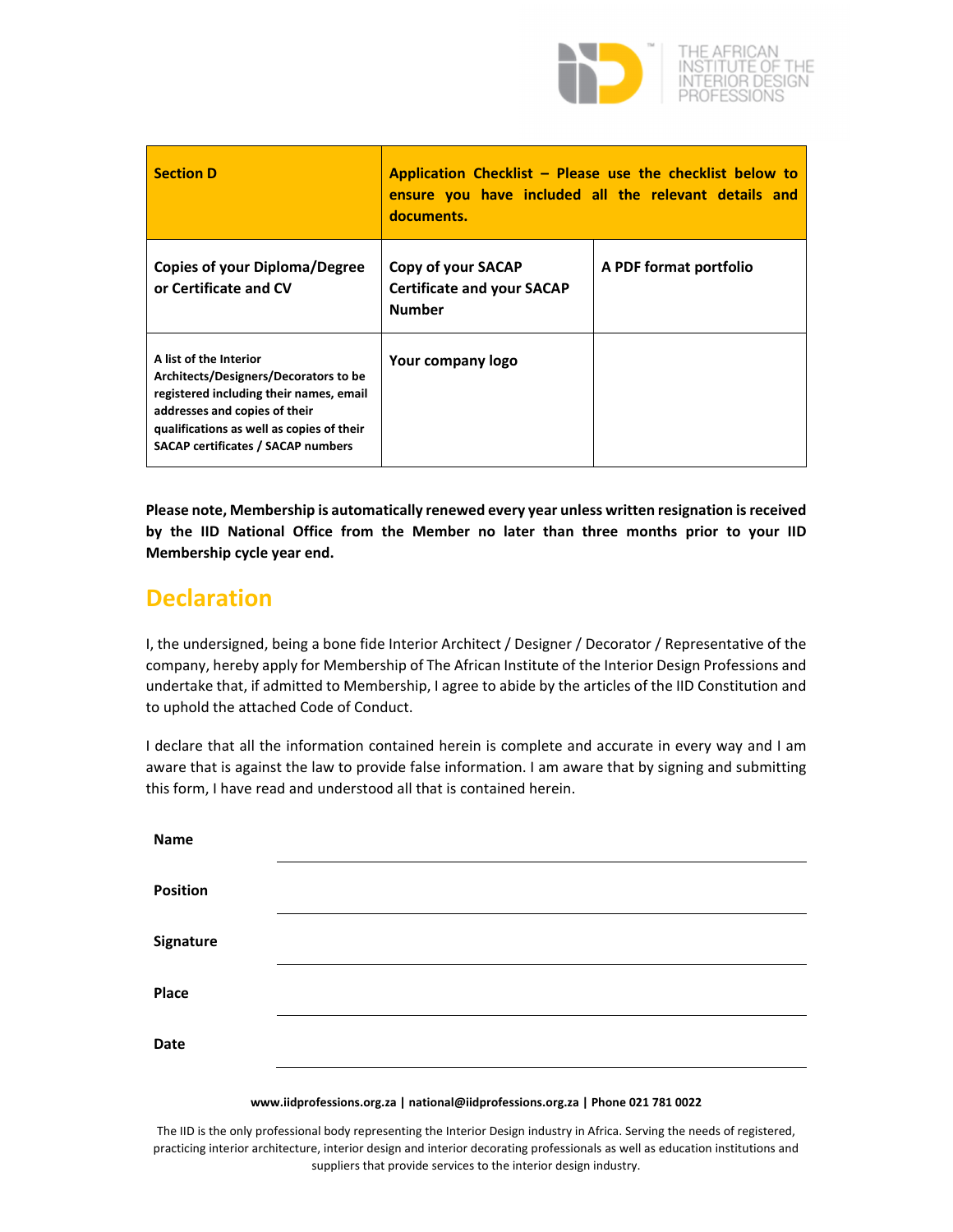

# **CODE OF CONDUCT**

# The African Institute of the Interior Design Professions (IID)

*All Members of the African Institute of the Interior Design Professions (IID) are obliged to adhere to the Code of Professional Conduct and to accept such by signature below*

The observance of this Code is a condition of membership of the Institute. The Council may reprimand, suspend or expel any member or in the case of corporate and founding members request registration, as defined in Section 6.5 to 6.6 of the Constitution of the IID, who infringes this Code, or who, in its opinion, conducts himself in any manner which discredits the profession.

Any questions, which may arise as to the interpretation of this Code, are to be referred to the National office or Directors of the IID whose decision is final.

Members conducting a design practice in partnership or association with non-members shall be responsible for the observance of this Code by themselves and by all members of the organisation.

Members working or seeking work in a country other than the Republic of South Africa shall at all times observe the relevant Code of Conduct of the National Institute concerned.

# **A Member's Responsibility, according to Ico‐D**

The overarching responsibility of every Member is to take an active role in the international design community through enthusiastic participation in Meetings, Platforms and Work Groups. This Council is its Members. If we share information and pool resources, we gain strength together. That means that every Member has the responsibility to maintain and strengthen connections between their local communities and international community. Your news is of interest to other Members, as theirs is to you: Have you struggled this year to solve an issue in your community? Thisis of interest to your fellow Members. Solutions shared are time and effort saved. Are there issues you think would be better solved together? We would like to hear about that too. A 'good' Member is a Member who maintains an active connection between the regional, national and international design communities, who participates in events and initiatives, and who generally takes and interest.

# 1. **The Member's Responsibility to the Community**

- 1.2 A Member accepts a professional obligation to further the social and aesthetic standards of the community.
- 1.3 A Member shall act in keeping with the honour and dignity of the profession.
- 1.4 A Member shall not consciously assume or accept a position in which his personal interests conflict with his professional duty.
- 1.5 A Member accepts professional responsibility to act in the best interests of the ecology and the natural environment.
- 1.6 A Member must represent them self correctly and may not refer to themselves as an 'interior architect', 'interior designer' or 'interior decorator' without being certified, qualified and/or experienced as such.

#### **www.iidprofessions.org.za | national@iidprofessions.org.za | Phone 021 781 0022**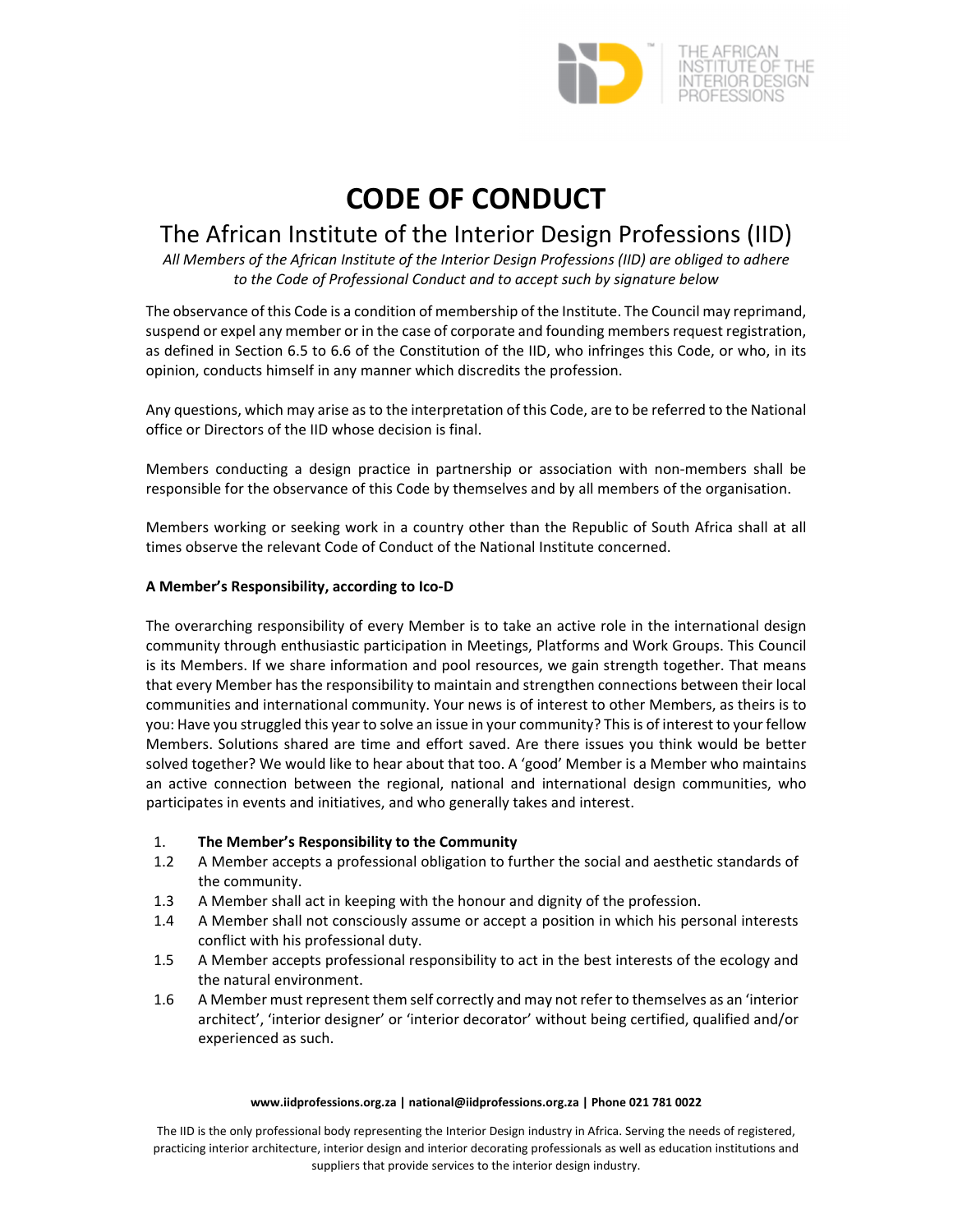

# **2. The Member's Responsibility to his Client**

- 2.1 A Member shall act in his client's interest and use his best endeavours within the limits of his professional duties.
- 2.2 A Member shall not work simultaneously on assignments, which are in direct competition, without the agreement of the clients or employers concerned except in specific cases where it is the convention of a particular trade for a designer to work at the same time for various competitors.
- 2.3 A Member shall treat all knowledge of his client's intentions, production methods and/or business organisation as confidential and shall not, at any time, divulge such information without the consent of his client. It is the Member's responsibility to ensure that all members of his staff are similarly bound to confidentiality.
- 2.4 A Member shall not release for publication any confidential information about the work he is doing or has completed, unless his client or employer has given prior consent. Such consent shall, however, not be unreasonably withheld by the client.

# **3. The Member's Responsibility to Other Members**

- 3.1 A Member shall not knowingly accept any professional assignment, upon which another member has been or is acting, without notifying the other member and until he is satisfied that the former appointment has been properly terminated.
- 3.2 A Member shall not attempt, directly or indirectly, to supplant another member, nor may he compete with another member by means of unethical inducement
- 3.3 A Member must be fair in criticism and shall not denigrate the work or reputation of a fellow member.
- 3.4 A Member shall not accept instructions from his client or employer, which knowingly involve plagiarism, nor shall he consciously act in any manner involving plagiarism.

# **4. Remuneration**

- 4.1 A Member shall work for a fee, a royalty and/or a salary. Separate charges shall be allowed, where necessary, for time spent on contracting or supplying services on behalf of the client.
- 4.2 A Member shall not undertake any work at the invitation of a client without payment of appropriate remuneration. A Member may, however, undertake work without fee or at a reduced rate for charitable or non‐profit making organisations.
- 4.3 A Member shall comply with the Consumer Protection Act no. 68 of 2008.
- 4.4 A Member who is asked to advise on the selection of designers shall accept no payment in any form from the designer recommended.

# **5. Publicity**

- 5.1 A Member may take paid advertising space in any media or publish publicity material in which to advertise his professional services, provided all information is truthful, factual and does not make any unsubstantiated claims. It must be fair to clients and other designers in accordance with the dignity of the profession.
- 5.2 A Member may approach a potential client or employer only in a professional manner.
- 5.3 A Member may allow his name to be used by clients, employers, agents or others in advertisements only in connection with factual statements of goods or services offered and provided the statements in such advertisements are not harmful to other members or detrimental to the dignity of the profession.

#### **www.iidprofessions.org.za | national@iidprofessions.org.za | Phone 021 781 0022**